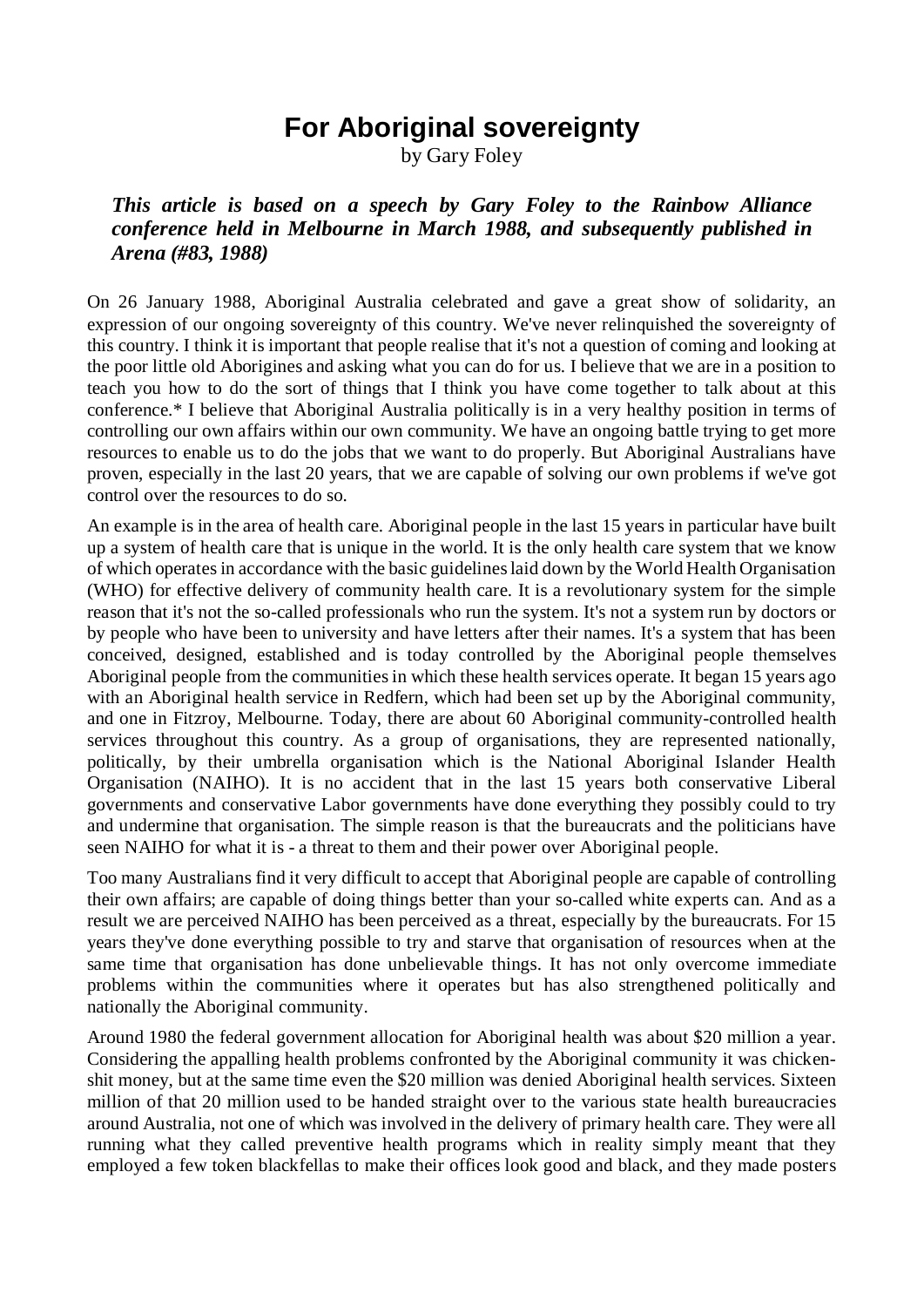telling Aboriginal people to wash their hands after they go to the toilet. That was their preventive health program. They didn't take into account the fact that many Aboriginal communities at that time had no access even to running water to wash their bloody hands. At the same time as those \$16 million were going into totally inappropriate, totally pointless state health bureaucratic programs, NAIHO, representing at that time about 50 community controlled health services throughout this country, delivered an integrated primary health care and preventive health care program. According to the WHO this is the only way you can deliver effective health care. Those 50 community controlled health services, scattered all over Australia, were expected to operate with about two and a half million of the remaining \$4 million. And yet despite all the attempts to confine our operations, to control us, to deny us the resources needed to do the job properly, we still managed through sheer effort, through the incredible courage and determination of thousands of Aboriginal people. We managed not only to bring about identifiable improvements in the health of Aboriginal people where these health services were, but we also built a formidable national political organisation in the NAIHO: an organisation that in conjunction with other national Aboriginal organisations was able to extend the Aboriginal political movement into the international political arena to such an extent that the chickens are now well and truly coming home to roost for the Bob Hawkes and the politicians and the bureaucrats of Australia. There has never been the extent of international scrutiny of Australia that exists today, especially in this wonderful year of 1988, possibly the best year for Aborigines so far at least politically.

What was potentially a politically disastrous year for Aboriginal people has been transformed into a great success for us. The bicentennial seems to have fizzled out a little bit lately. Not too many people seem all that interested in it. But lots of people, both within Australia and overseas especially, are vitally interested in what's happening in Aboriginal Australia.

Now you can go and set up Rainbow Alliances and whatever you like but it is important that you learn that we don't want you to come and say to us ''what can we do to help you?' It's important that you look at the true history of our political struggle, especially in the last 20 years or so, and come to the realisation that we've got a lot to teach you about how to build a grass roots movement from the bottom up, not from the top down. I think if you look at the way in which the Aboriginal movement has organised itself, you will see that we didn't start off by a few hot-shots getting together and making decisions on behalf of the people at the bottom. It began from the bottom up, from the community out, identifying specific problems in a given community and then helping people gain knowledge and information about what was going on around them.

Information is power. And through people gaining information about what should happen or what shouldn't happen, or what their history is, and what's gone wrong, we're able to get our community organised. For example, when the Aboriginal Legal Service in New South Wales was first established it was something that came out of the Aboriginal community as a direct response by Aboriginal people to a specific major problem that existed in their community. And the NSW Aboriginal Legal Service became an extremely important organisation in the political history of the modern day Aboriginal political movement. It made an incredible contribution. It was one of the key organisations involved in the Aboriginal embassy.

People have to look honestly at their own history. I don't believe enough non-Aboriginal Australians know much about the reality of the Australian historical experience; about your history; about our history; about the two and where they connect. I think it is really important for people to learn that, and make other people aware; you must try in some way to come to terms with it and at least begin to understand and try to figure out how to overcome the incredibly entrenched racism that exists to this day in this society. Australia has such a long tradition of racism and there's not enough discussion of that. There aren't enough attempts to come to terms with that; to understand it; to try and remove